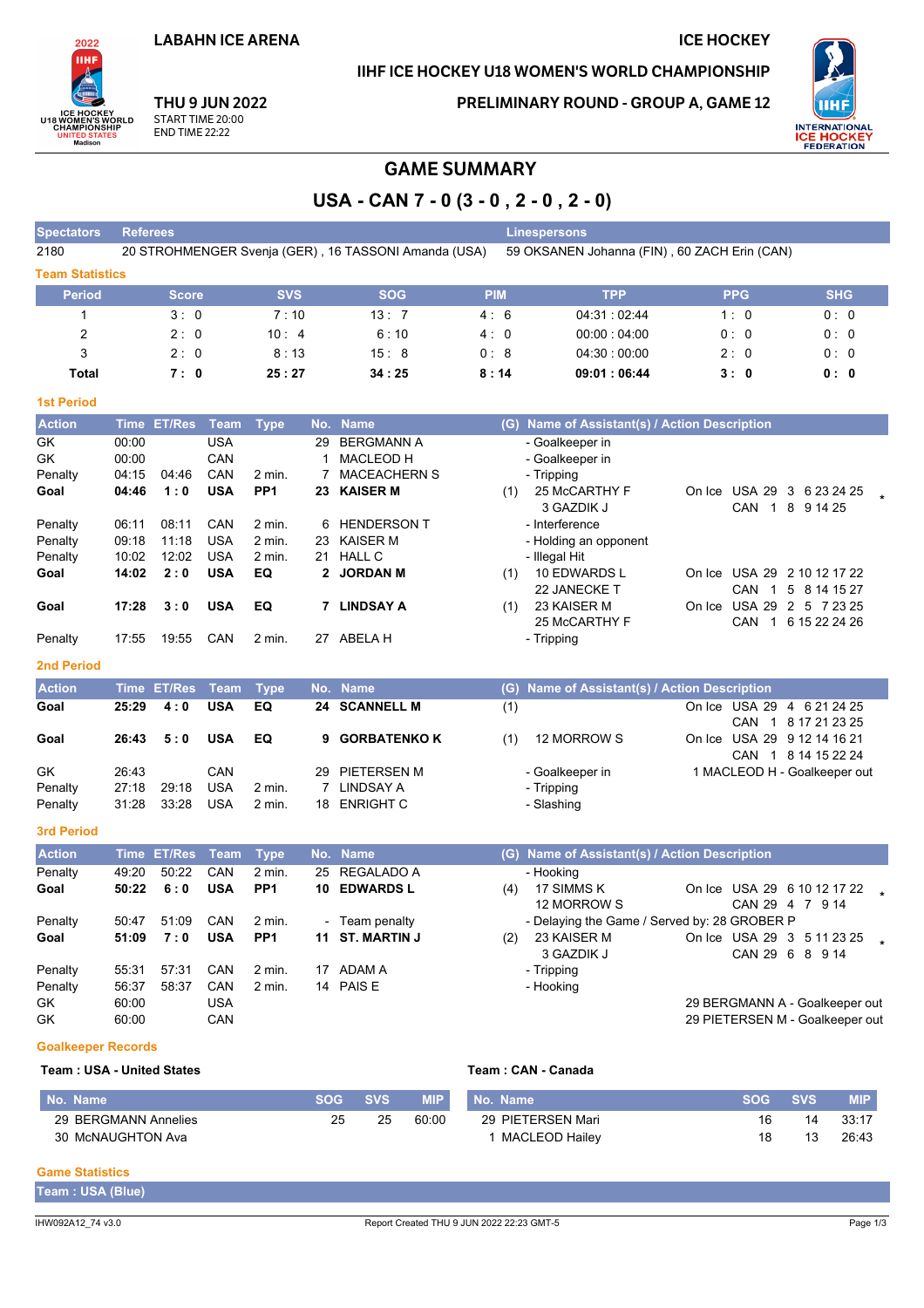## **LABAHN ICE ARENA**

**ICE HOCKEY** 



## IIHF ICE HOCKEY U18 WOMEN'S WORLD CHAMPIONSHIP

## **PRELIMINARY ROUND - GROUP A, GAME 12**



**THU 9 JUN 2022** START TIME 20:00<br>END TIME 22:22

|                                      | Head Coach: LACHAPELLE Katie  |             |                |                |                |              |                |              |        | <b>Shots on Goal</b> |                |                |                         |             |
|--------------------------------------|-------------------------------|-------------|----------------|----------------|----------------|--------------|----------------|--------------|--------|----------------------|----------------|----------------|-------------------------|-------------|
| No. Pos.                             | <b>Name</b>                   | G.          | A              | P              | <b>PIM</b>     | FO+          | FO-            | $FO+/-$      | FO%    |                      | $\overline{2}$ | 3              | <b>TS</b><br><b>OT</b>  | $+/-$       |
| 10 F                                 | EDWARDS Laila +A              |             | $\mathbf 1$    | $\overline{2}$ | 0              | 0            | 1              | $-1$         | 0.00   | 0                    | $\Omega$       | 2              | $\overline{2}$          | $+1$        |
| 12 D                                 | <b>MORROW Sydney</b>          | 0           | 2              | 2              | 0              | 0            | 0              | $\Omega$     | 0.00   | 1                    | $\Omega$       | $\Omega$       | 1                       | $+2$        |
| 16 D                                 | <b>DWYER Grace</b>            | $\mathbf 0$ | $\mathbf{0}$   | $\Omega$       | $\Omega$       | 0            | $\Omega$       | $\Omega$     | 0.00   | 0                    | 0              | $\Omega$       | 0                       | $+1$        |
| $\mathsf{F}$<br>17                   | SIMMS Kirsten +A              | 0           | 1              |                | 0              | 0            | 3              | $-3$         | 0.00   | $\overline{2}$       | 0              | 0              | $\overline{2}$          | $+1$        |
| 22 F                                 | <b>JANECKE Tessa</b>          | $\Omega$    | 1              | 1              | $\mathbf{0}$   | 12           | 3              | 9            | 80.00  | 0                    | $\overline{2}$ | $\overline{2}$ | 4                       | $+1$        |
| 3 D                                  | <b>GAZDIK Jenessa</b>         | 0           | 2              | 2              | 0              | 0            | 0              | 0            | 0.00   | 1                    | 0              | 0              | 1                       | 0           |
| 5<br>D                               | POTTER Laney                  | 0           | 0              | $\mathbf 0$    | $\mathbf 0$    | 0            | $\mathbf{0}$   | $\Omega$     | 0.00   | $\mathbf 0$          | 0              | $\overline{2}$ | $\overline{c}$          | $+1$        |
| F<br>23                              | <b>KAISER Madison</b>         |             | $\overline{2}$ | 3              | $\overline{2}$ | 6            |                | $-1$         | 46.15  |                      | 1              | $\Omega$       | $\overline{c}$          | $+1$        |
| 24 F                                 | <b>SCANNELL Margaret</b>      |             | 0              | $\mathbf{1}$   | $\mathbf 0$    | $\mathbf{1}$ | $\Omega$       | $\mathbf{1}$ | 100.00 |                      | 1              | $\Omega$       | $\overline{\mathbf{c}}$ | $+1$        |
| 25 F                                 | <b>McCARTHY Finley</b>        | $\Omega$    | $\overline{2}$ | $\overline{2}$ | $\mathbf{0}$   | 0            | $\Omega$       | $\Omega$     | 0.00   | 1                    | $\mathbf 0$    | 1              | $\overline{2}$          | $+2$        |
| 2 D                                  | <b>JORDAN Molly</b>           |             | 0              | 1              | 0              | 0            | 0              | 0            | 0.00   | 1                    | 0              | 0              | 1                       | $+2$        |
| D<br>6                               | <b>PESCHEL Emma</b>           | 0           | 0              | 0              | 0              | 0            | 0              | 0            | 0.00   |                      | 1              | 3              | 5                       | $+1$        |
| F<br>9                               | <b>GORBATENKO Kelly</b>       |             | $\Omega$       | $\mathbf{1}$   | $\Omega$       | 0            | $\Omega$       | 0            | 0.00   | 1                    | 1              | $\Omega$       | $\overline{c}$          | $+1$        |
| 14 F                                 | <b>BIEDERMAN Elyssa</b>       | $\mathbf 0$ | $\Omega$       | $\Omega$       | $\mathbf 0$    | 0            | $\mathbf{0}$   | 0            | 0.00   | 0                    | 0              | $\Omega$       | 0                       | $+1$        |
| 21 F                                 | <b>HALL Cassandra</b>         | 0           | 0              | $\mathbf 0$    | $\overline{2}$ | 6            | 8              | $-2$         | 42.86  | 0                    | 0              | 0              | 0                       | $+2$        |
| 4 D                                  | SVEJKOVSKY Ava                | 0           | 0              | 0              | 0              | 0            | 0              | 0            | 0.00   | 0                    | 0              | 0              | 0                       | $+1$        |
| 7 F                                  | <b>LINDSAY Ava</b>            |             | 0              | 1              | $\overline{2}$ | 0            | $\Omega$       | 0            | 0.00   | $\overline{2}$       | $\Omega$       | 2              | 4                       | $+1$        |
| 11 F                                 | <b>ST. MARTIN Josie</b>       |             | $\mathbf 0$    | 1              | 0              | 0            | $\Omega$       | $\Omega$     | 0.00   | $\Omega$             | 0              |                | 1                       | 0           |
| F<br>13                              | BURGEN Danielle +C            | 0           | 0              | $\Omega$       | 0              | 3            | 4              | $-1$         | 42.86  |                      | 0              |                | 2                       | 0           |
| 18 F                                 | <b>ENRIGHT Claire</b>         | $\Omega$    | $\Omega$       | $\Omega$       | $\overline{2}$ | $\mathbf{1}$ | $\overline{2}$ | $-1$         | 33.33  | $\Omega$             | $\Omega$       | $\overline{1}$ | $\mathbf{1}$            | $\mathbf 0$ |
| <b>GK</b><br>29                      | <b>BERGMANN Annelies (BP)</b> | 0           | 0              | 0              | 0              |              |                |              |        | 0                    | 0              | 0              | 0                       |             |
| 30 GK                                | McNAUGHTON Ava                | 0           | $\Omega$       | $\Omega$       | 0              |              |                |              |        | 0                    | $\Omega$       | $\mathbf{0}$   | 0                       |             |
| <b>Total</b>                         |                               |             | 11             | 18             | 8              | 29           | 28             | 1            | 50.88  | 13                   | 6              | 15             | 34                      |             |
| $Tnom \cdot CAN$ / <i>/////hital</i> |                               |             |                |                |                |              |                |              |        |                      |                |                |                         |             |

| $1$ vant $1$ vant (Thing) |                          |   |          |             |                |              |             |                |       |               |                |                |                        |             |  |
|---------------------------|--------------------------|---|----------|-------------|----------------|--------------|-------------|----------------|-------|---------------|----------------|----------------|------------------------|-------------|--|
|                           | Head Coach: DRAPER Howie |   |          |             |                |              |             |                |       | Shots on Goal |                |                |                        |             |  |
| No. Pos.                  | <b>Name</b>              | G | A        | P           | <b>PIM</b>     | FO+          | FO-         | $FO+/-$        | FO%   | 1             | $\overline{2}$ | 3              | <b>TS</b><br><b>OT</b> | $+/-$       |  |
| 4 D                       | <b>SWIDERSKI Sara</b>    | 0 | 0        | 0           | 0              | 0            | 0           | 0              | 0.00  | 0             | 1              | 0              |                        | $\mathbf 0$ |  |
| 7 D                       | MACEACHERN Sarah +A      | 0 | 0        | 0           | 2              | 0            | $\Omega$    | 0              | 0.00  | 0             | 0              | 0              | 0                      | 0           |  |
| 22 F                      | AMOS Jocelyn (BP)        | 0 | 0        | $\Omega$    | 0              | 10           | 11          | $-1$           | 47.62 | 0             |                | $\overline{2}$ | $\mathsf 3$            | $-2$        |  |
| 24 F                      | <b>CHANTLER Madison</b>  | 0 | $\Omega$ | $\Omega$    | 0              | 0            | $\Omega$    | 0              | 0.00  |               |                |                | 3                      | $-2$        |  |
| 26 F                      | PREFONTAINE Karel +A     | 0 | $\Omega$ | $\Omega$    | $\Omega$       | $\mathbf 0$  | $\Omega$    | 0              | 0.00  | 0             | 1              | $\Omega$       |                        | $-1$        |  |
| 8 D                       | DISHER Brooke +C         | 0 | 0        | 0           | 0              | 0            | 0           | 0              | 0.00  | 0             | 0              | 0              | 0                      | $-3$        |  |
| 17<br>F                   | <b>ADAM Avahla</b>       | 0 | 0        | $\mathbf 0$ | $\overline{2}$ | 0            | 0           | 0              | 0.00  | 0             | 0              |                | 1                      | $-1$        |  |
| F<br>21                   | <b>BAXTER Jordan</b>     | 0 | $\Omega$ | $\Omega$    | $\Omega$       | 5            | 4           | 1              | 55.56 | 2             | 1              | $\Omega$       | 3                      | $-1$        |  |
| F<br>23                   | <b>AUBIN Alexia</b>      | 0 | 0        | 0           | 0              | 0            | $\mathbf 0$ | 0              | 0.00  | 0             | $\mathbf 0$    | 0              | $\mathbf 0$            | $-1$        |  |
| 25 D                      | REGALADO Alyssa          | 0 | $\Omega$ | $\Omega$    | $\overline{2}$ | $\mathbf{0}$ | $\Omega$    | 0              | 0.00  | 1             | $\mathbf{0}$   | $\Omega$       | 1                      | $-1$        |  |
| 6 D                       | <b>HENDERSON Tova</b>    | 0 | 0        | 0           | 2              | 0            | 0           | 0              | 0.00  |               | 0              | 0              | 1                      | $-1$        |  |
| F<br>9                    | van GELDER Mckenna       | 0 | 0        | $\Omega$    | 0              | 3            |             | $\overline{2}$ | 75.00 |               | 2              | $\Omega$       | 3                      | $\mathbf 0$ |  |
| 15<br>D                   | <b>MURPHY Ava</b>        | 0 | 0        | 0           | 0              | 0            | $\Omega$    | 0              | 0.00  | 0             | 0              | $\overline{2}$ | $\overline{2}$         | $-3$        |  |
| 16 F                      | <b>LAW Alex</b>          | 0 | $\Omega$ | $\Omega$    | 0              | 6            |             | $-1$           | 46.15 | 0             | 0              | 0              | 0                      | $\pmb{0}$   |  |
| F<br>19                   | <b>KIRCHMAIR Reichen</b> | 0 | 0        | 0           | 0              | 0            | $\Omega$    | $\Omega$       | 0.00  | 0             | 1              |                | $\overline{2}$         | $\mathbf 0$ |  |
| 5 F                       | <b>HICKS Rhea</b>        | 0 | 0        | 0           | 0              | 4            | 6           | $-2$           | 40.00 | 0             | 0              | 0              | 0                      | $-1$        |  |
| F<br>14                   | <b>PAIS Emmalee</b>      | 0 | 0        | 0           | $\overline{2}$ | 0            | $\Omega$    | 0              | 0.00  | 1             | 1              | $\Omega$       | $\overline{2}$         | $-2$        |  |
| F<br>27                   | <b>ABELA Holly</b>       | 0 | 0        | $\Omega$    | 2              | 0            | $\Omega$    | 0              | 0.00  | 0             | 1              |                | 2                      | $-1$        |  |
| 28 D                      | <b>GROBER Piper</b>      | 0 | 0        | $\Omega$    | $\Omega$       | $\Omega$     | $\Omega$    | 0              | 0.00  | $\Omega$      | 0              | $\Omega$       | 0                      | $\mathbf 0$ |  |
| <b>GK</b><br>1            | <b>MACLEOD Hailey</b>    | 0 | 0        | 0           | 0              |              |             |                |       | 0             | 0              | 0              | 0                      |             |  |
| 29 GK                     | PIETERSEN Mari           | 0 | 0        | 0           | 0              |              |             |                |       |               | 0              | 0              | 0                      |             |  |
| <b>Total</b>              |                          | 0 | 0        | 0           | 12             | 28           | 29          | -1             | 49.12 |               | 10             | 8              | 25                     |             |  |